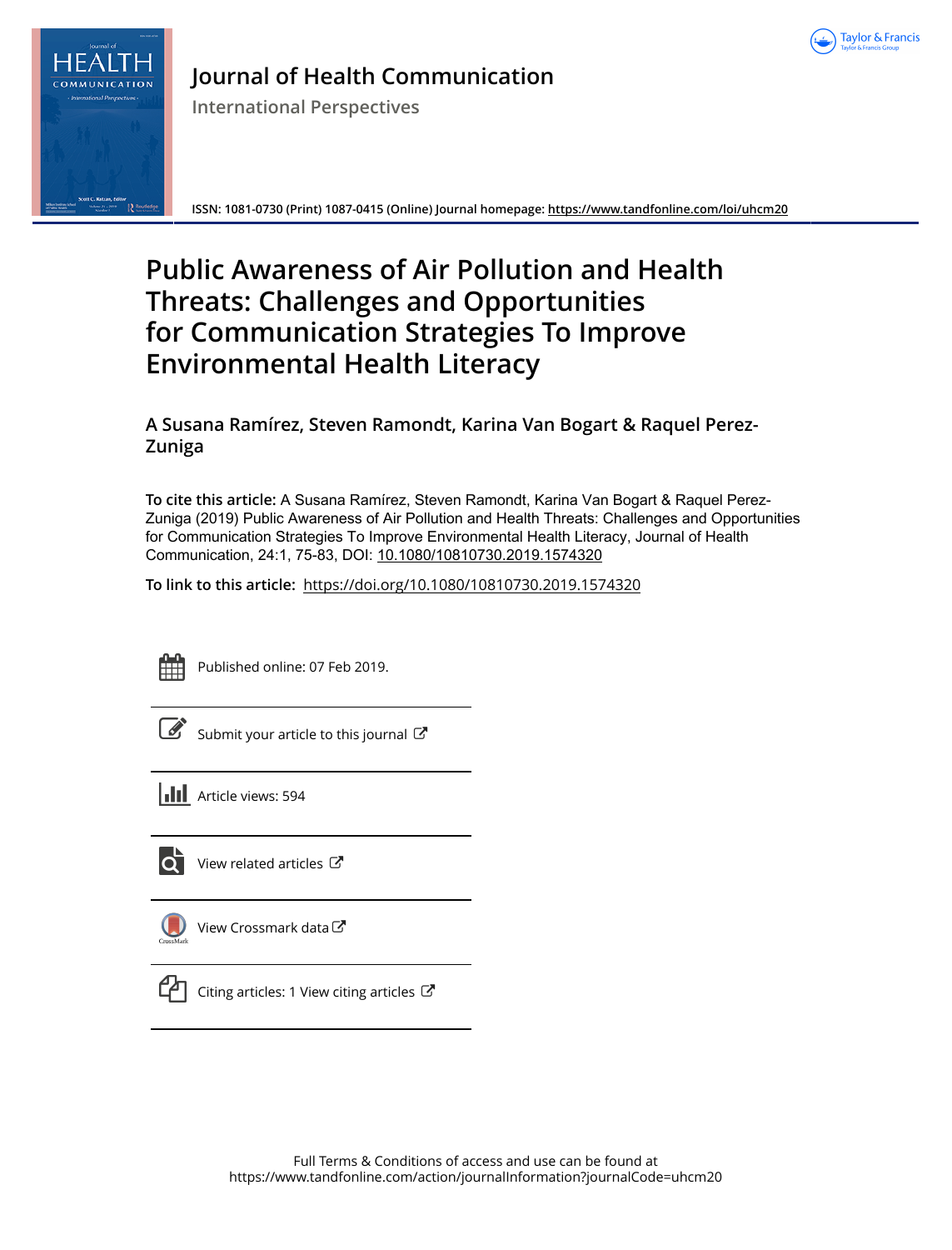**EXP** Routledge Taylor & Francis Group

Check for updates

# Public Awareness of Air Pollution and Health Threats: Challenges and Opportunities for Communication Strategies To Improve Environmental Health Literacy

A SUSANA RAMÍREZ **(b)**[,](http://orcid.org/0000-0002-9095-5358) STEVEN RAMONDT, KARINA VAN BOGART, and RAQUEL PEREZ-ZUNIGA

School of Social Sciences, Humanities, & Arts, University of California, Merced, USA

Accurate, timely information can be a powerful tool to mitigate harmful effects of air pollution. While national guidelines for environmental risk communication – based on risk and crisis communication principles – exist, little is known how these are operationalized, nor about the effectiveness of existing communication efforts. Moreover, a growing literature on environmental health literacy suggests that communication about environmental risks must move beyond individual behavior education to empower communities to mobilize to reduce environmental threats. This study aimed to identify and critically evaluate public sources of information about the causes and controllability of air pollution and its health effects, and potential disparities in information reach and utility. The case study triangulated data from three sources: Systematic analysis of the public information environment, interviews with regional expert stakeholders, and interviews with community residents. Three themes emerged: 1) Lack of clarity about responsibility for communicating about air quality (information sources), 2) Existing air quality communication strategies lack critical information including risk mitigation behaviors and long-term health impacts *(information quality)*, and 3) Existing air quality communications fail to reach vulnerable populations (information reach). This study demonstrates that air quality communication is lacking yet crucially needed. Information about air pollution and health risks focuses on individual risk behaviors but is disseminated using channels that are unlikely to reach the most vulnerable populations. We discuss opportunities to improve the reach and impact of communication of air quality health risks, an increasingly important global priority, situating our argument within a critical environmental health literacy perspective.

<span id="page-1-10"></span><span id="page-1-7"></span><span id="page-1-6"></span><span id="page-1-4"></span>Air pollution is the leading environmental toxin (Landrigan et al., [2017](#page-8-0)), attributed to diseases responsible for an estimated 16% of premature deaths globally. The World Health Organization declared air pollution an unequivocal carcinogen (Loomis et al., [2013](#page-8-1)). Other adverse health effects include asthma attacks, acute and chronic bronchitis, respiratory symptoms, pneumonia, increased risk for acute myocardial infarction, loss of work and school days, and premature death (Hall, Brajer, & Lurmann, [2008](#page-8-2); Samet & Krewski, [2007](#page-9-0)). Air pollution is a function of complex systems, and solutions to the problem also require multilevel intervention (Landrigan et al., [2017](#page-8-0)). Accordingly, the construct of environmental health literacy (EHL), with roots in health literacy (Nutbeam, [2008\)](#page-9-1) and risk communication (Glik, [2007](#page-8-3)), is fundamentally about understanding the link between environmental exposures and health (Finn & O'Fallon, [2017](#page-8-4)). The construct has evolved from a focus on individuallevel educational processes to conceptualization as an evolving process and public health philosophy that considers strategies for empowering individuals to use communication to control environmental exposures (Finn & O'Fallon, [2017](#page-8-4); Gray, [2018](#page-8-5)).

<span id="page-1-5"></span><span id="page-1-3"></span>Communication is a tool for achieving all stages of EHL. At the individual level, communication can be used to achieve functional EHL by providing education (i.e., communication of factual information about health risks) as well as information that can motivate individuals to engage in behaviors to mitigate the health risks of air pollution (Glik, [2007](#page-8-3); Guidotti, [2013](#page-8-6); Johnson, [2012;](#page-8-7) Silk & Totzkay, [2018](#page-9-2)). At the interactive level, communication can help to build skills that increase selfefficacy. Finally, in terms of critical health literacy, communication can be used to effect structural change by conveying the causes of air pollution that can be used to advocate for policies that reduce air pollution (Palmedo, Dorfman, Garza, Murphy, & Freudenberg, [2017](#page-9-3)).

<span id="page-1-9"></span><span id="page-1-1"></span><span id="page-1-0"></span>Despite the potential for communication to mitigate the health risks of air pollution through improved EHL, little is known about the extent and effectiveness of air pollution communication. From the perspective of audiences and citizens, the mass media are recognized as sources of information about air quality (Cisneros et al., [2017;](#page-8-8) Feinberg et al., [2016\)](#page-8-9). Yet a recent content analysis of wildfire-related air quality press releases and public complaints published in regional newspapers found that both were poorly correlated with actual air quality (Cisneros & Schweizer, [2018](#page-8-10)), suggesting that misperceptions about air quality risks abound among the media and public. Further complicating the landscape of air pollution and

<span id="page-1-8"></span><span id="page-1-2"></span>Address correspondence to A. Susana Ramirez, University of California, Merced, 5200 North Lake Road, Merced, CA 95343. E-mail: sramirez37@ucmerced.edu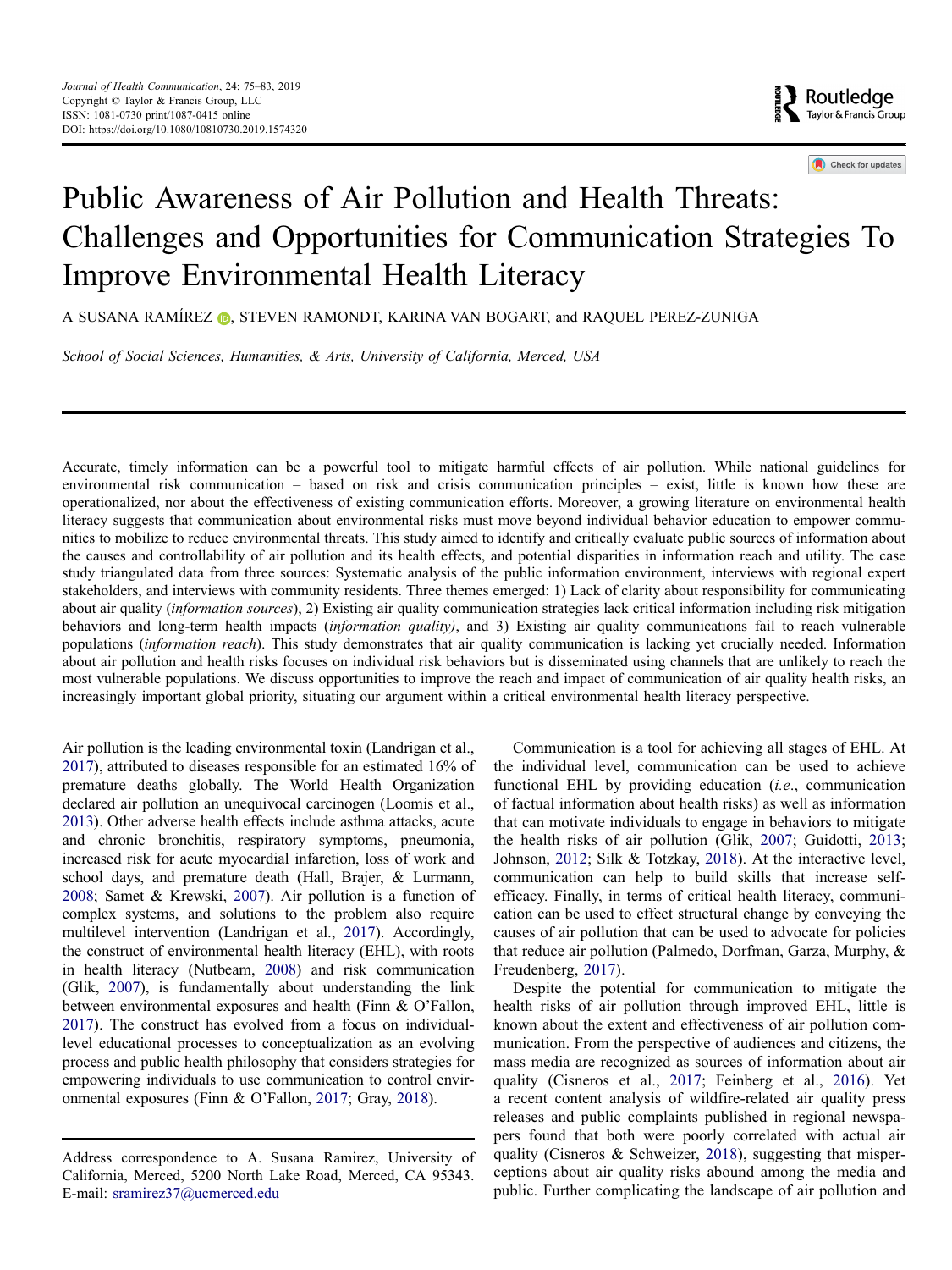<span id="page-2-0"></span>

| Unites States<br>Air Quality Index<br>(AQI)                            |                                             | Description                                                                                                                                                                                                            | Target Audience                                                                                                                                         | Websites                                                             | Visual                          |
|------------------------------------------------------------------------|---------------------------------------------|------------------------------------------------------------------------------------------------------------------------------------------------------------------------------------------------------------------------|---------------------------------------------------------------------------------------------------------------------------------------------------------|----------------------------------------------------------------------|---------------------------------|
|                                                                        | Projection Agency<br>Environmental          | gases, and Acid Rain. Under<br>the Air There are current air<br>categories: Air Pollution,<br>quality conditions using<br>Indoor Air, Greenhouse<br>in the following 4<br>AQI.                                         | individuals, businesses, and state, local and<br>Provides information about Air All parts of society and communities,<br>tribal governments in the U.S. | www.lung.org                                                         |                                 |
| District<br>Advisory Network<br>Real Time Air<br>(RAAN)*               | San Joaquin Valley Air<br>Pollution Control | has an hourly ozone and PM<br>system (GIS), each District<br>System (AQS) and also<br>geographic information<br>2.5 monitor to its own<br>RAAN uses Air Quality<br>geographic zone or<br>catchment.                    | Communities, families, students, workplaces,<br>and agriculture departments in San Joaquin<br>Valley.                                                   | www.healthyairliving.org<br>www.calcleanair.org<br>www.valleyair.org | <b>PAAN</b><br>No single visual |
| District<br>Real-Time Outdoor<br>Activity Risk<br>Guidelines<br>(ROAR) | San Joaquin Valley Air<br>Pollution Control | broken down for each level<br>Outdoor activity guidelines<br>of RAAN hourly data                                                                                                                                       | Schools and caregivers                                                                                                                                  | www.valleyair.org                                                    | No single<br>visual             |
| Unites States<br>(Air Now)<br>Air Quality Flag<br>Program              | Projection Agency<br>Environmental          | a flag that corresponds<br>to how clean or polluted the<br>Index (AQI): green, yellow,<br>air is. The color of the flag<br>matches EPA's Air Quality<br>orange, red, and purple.<br>Each day an organization<br>raises | U.S. schools districts, parents, community<br>members and children.                                                                                     | www.AirNow.gov                                                       |                                 |
| District<br>Air Quality Flag<br>System                                 | San Joaquin Valley Air<br>Pollution Contro  | Each day a school raises a flag<br>Index (AQI): green, yellow,<br>clean or polluted the air is.<br>matches EPA's Air Quality<br>that corresponds to how<br>The color of the flag<br>e or red.<br>orang                 | San Joaquin Valley Schools, parents,<br>community members and children.                                                                                 | www.valleyair.org                                                    |                                 |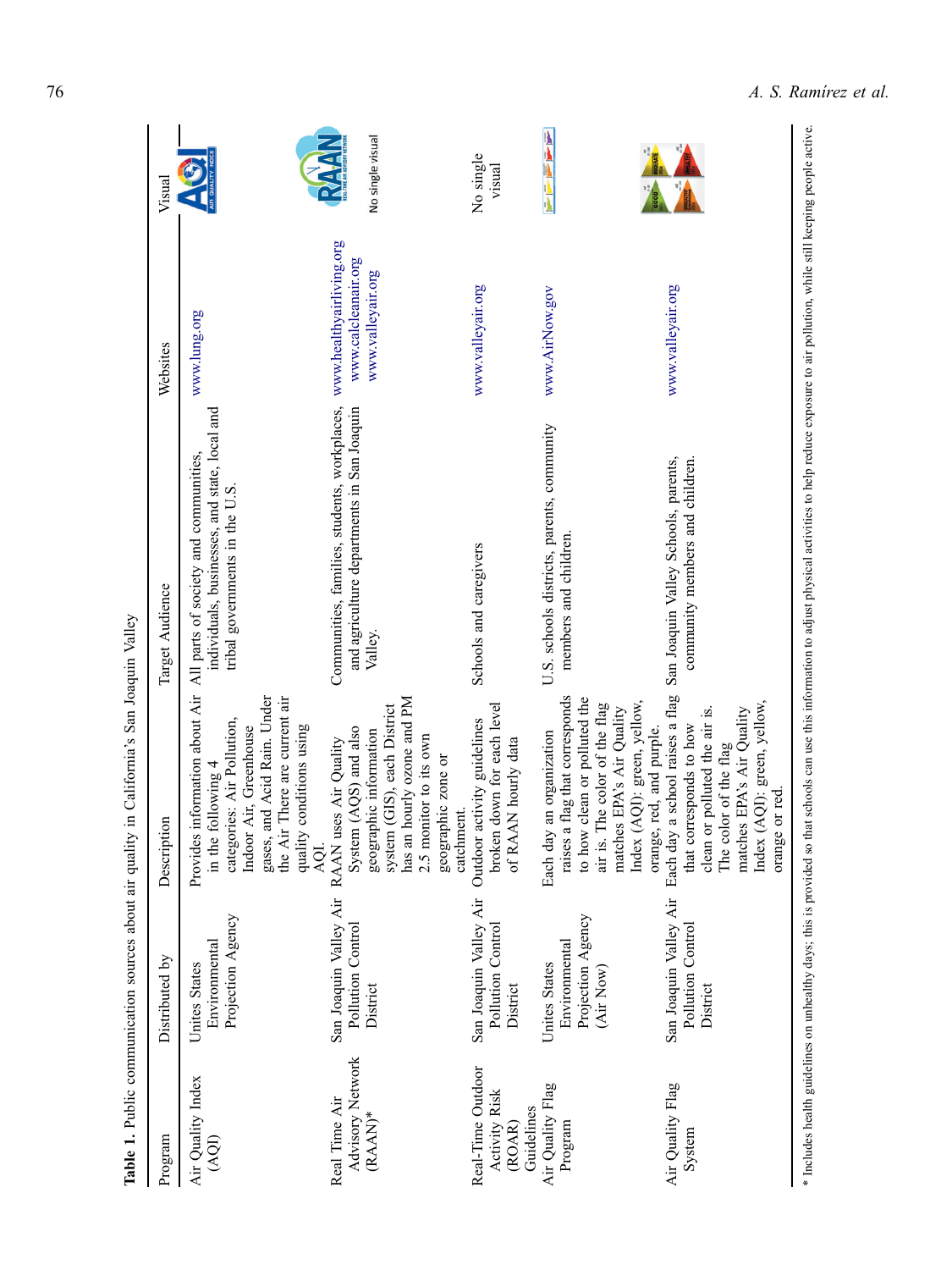<span id="page-3-13"></span><span id="page-3-10"></span><span id="page-3-4"></span>health risk communication is the nature of the information conveyed in the public media: Entertainment programming, for example, exaggerates for dramatic effect (Frayling, [2005](#page-8-11); Moore, [2016\)](#page-9-4). Finally, while standards for effective communication of environmental risks exist, the extent to which these are followed by official organizations is unclear. For example, the U.S. Environmental Protection Agency (EPA) has published guidelines for the effective communication of environmental risks (Petersen, Stein, Berol, Usherson, & Parez, [2002](#page-9-5)); these include: Using websites showing a variety of data visualization tools; engaging local news media, local officials, and schools; and tailoring information to the unique needs of extra sensitive populations such as children and those with certain chronic diseases. EPA's recommendations are consistent with what is known about best practices in risk communication, which also emphasize the need for tailored message and dissemination strategies to reach multiple, diverse populations, along with specific and actionable information (Covello, [2003;](#page-8-12) Glik, [2007\)](#page-8-3). Yet despite such recommendations, a recent study of news coverage of environmental risks found that there was insufficient efficacy information, limiting the actual practical value of the media to inform publics about such risks (Parmer et al., [2016\)](#page-9-6).

<span id="page-3-12"></span><span id="page-3-11"></span><span id="page-3-3"></span><span id="page-3-2"></span><span id="page-3-1"></span>Moreover, implementation of the EPA's guidelines is left to individual state and local agencies, which may deploy their own or adaptations of the EPA's data visualization and interpretation tools, depending on their needs. While there is evidence that audiences recognize local governments' air quality indices (typically modeled after the EPA's Air Quality Index (AQI)), as valid risk information sources (Oltra & Sala, [2016\)](#page-9-7), a recent systematic review found little evidence for the effectiveness of such indices at inducing recommended behavior changes during bouts of poor air quality (D'Antoni, Smith, Auyeung, & Weinman, [2017\)](#page-8-13). This finding raises questions about how publics perceive and use air quality information sources. Globally, the efficacy of air pollution alerts has been questioned, with one recent study demonstrating minimal behavioral and health effects (Chen et al., [2018\)](#page-8-14). Additionally, some of the recommendations provided by the EPA over a decade ago have been challenged by more recent constructions of effective risk communication strategies for diverse populations (Finn & O'Fallon, [2017\)](#page-8-4). Finn and O'Fallon [\(2017\)](#page-8-4) have thus called for additional research that contextualizes the public's existing understanding of environmental risk – which is shaped by distortions in entertainment media as well as by ostensibly objective news reporting – in order to understand and advance environmental health literacy. Specifically, they call for more research to understand: the effectiveness of communication strategies to increase audiences' environmental health literacy; approaches to measuring the success of such strategies, including consideration of the level of cultural acceptance of environmental risk messaging among ethnic minority and low socioeconomic position populations; and examination of the larger cultural context such as how media informs public understanding of environmental risks.

Thus, this study was guided by the following aims: 1) Document existing communication sources and techniques about the causes and controllability of air pollution and its

health effects *(i.e., strategies to achieve environmental health* literacy for diverse audiences); 2) Evaluate these public sources of information; and 3) Identify potential disparities in information reach and utility. Because air pollution is local and air quality varies seasonally and throughout the day, effective risk communication about air quality must provide local and realtime information, tailored to the needs of the audiences in each community. We therefore present an in-depth case study of one highly-polluted region as an exemplar that can provide insights for other communities (Ganesh & Smith, [2017](#page-8-15)) to achieve environmental health literacy.

## <span id="page-3-6"></span>Setting

<span id="page-3-0"></span>California's San Joaquin Valley (SJV) comprises 7% of the state and is home to 4 million people. The region regularly exceeds state and federal Ozone  $(O_3)$  and particulate matter (PM) standards (Meng et al., [2010\)](#page-9-8) and includes four of the ten most polluted cities in the nation in terms of year-round and short-term particle pollution (American Lung Association, [2017\)](#page-8-16). The high susceptibility of the SJV to air pollution can be attributed to the combination of weather conditions and the topography – a narrow bowl surrounded by mountains which trap emissions from vehicles traveling along the north-south arteries (Fugazi et al., [2018](#page-8-17)). Pollutants from Sacramento to the north, the San Francisco Bay Area to the northwest, and Los Angeles to the south – as well as from Asia – also travel to and remain trapped in the Valley (Lighthall & Capitman, [2007](#page-8-18); Meng et al., [2010](#page-9-8)). Weather includes frequent temperature inversions, hot summers, and foggy winters, additionally contributing to the formation and collection of air pollutants (Lighthall & Capitman, [2007](#page-8-18)).

<span id="page-3-9"></span><span id="page-3-8"></span>The impact of air pollution on SJV residents' well-being is enormous: Exceeding federal ozone standards has been estimated to cause 460 premature deaths annually, primarily through the exacerbation of cardiovascular disease in older adults, and the annual cost of unhealthy levels of ozone and particulate matter has been appraised above \$3 billion (Hall et al., [2008](#page-8-2)). Poor air quality exacerbates poor overall health in the SJV. For example, asthma and respiratory problems are endemic in the SJV (Meng et al., [2010](#page-9-8)) – one in six children will be diagnosed with asthma before the age of 18 (Joint Center for Political and Economic Studies, [2012](#page-8-19)). Moreover, poor air quality contributes to disparities in health outcomes, since SJV communities with the highest respiratory risk are comprised disproportionately of low-income and majority-Hispanic neighborhoods (Fugazi et al., [2018](#page-8-17)).

#### <span id="page-3-7"></span><span id="page-3-5"></span>Methods

<span id="page-3-14"></span>Using a case study approach (Yin, [2014](#page-9-9)), we present air quality communication resources and needs using triangulated data from three sources: (1) a systematic analysis of existing communicators and communication strategies, (2) interviews with stakeholders, and (3) interviews with community residents.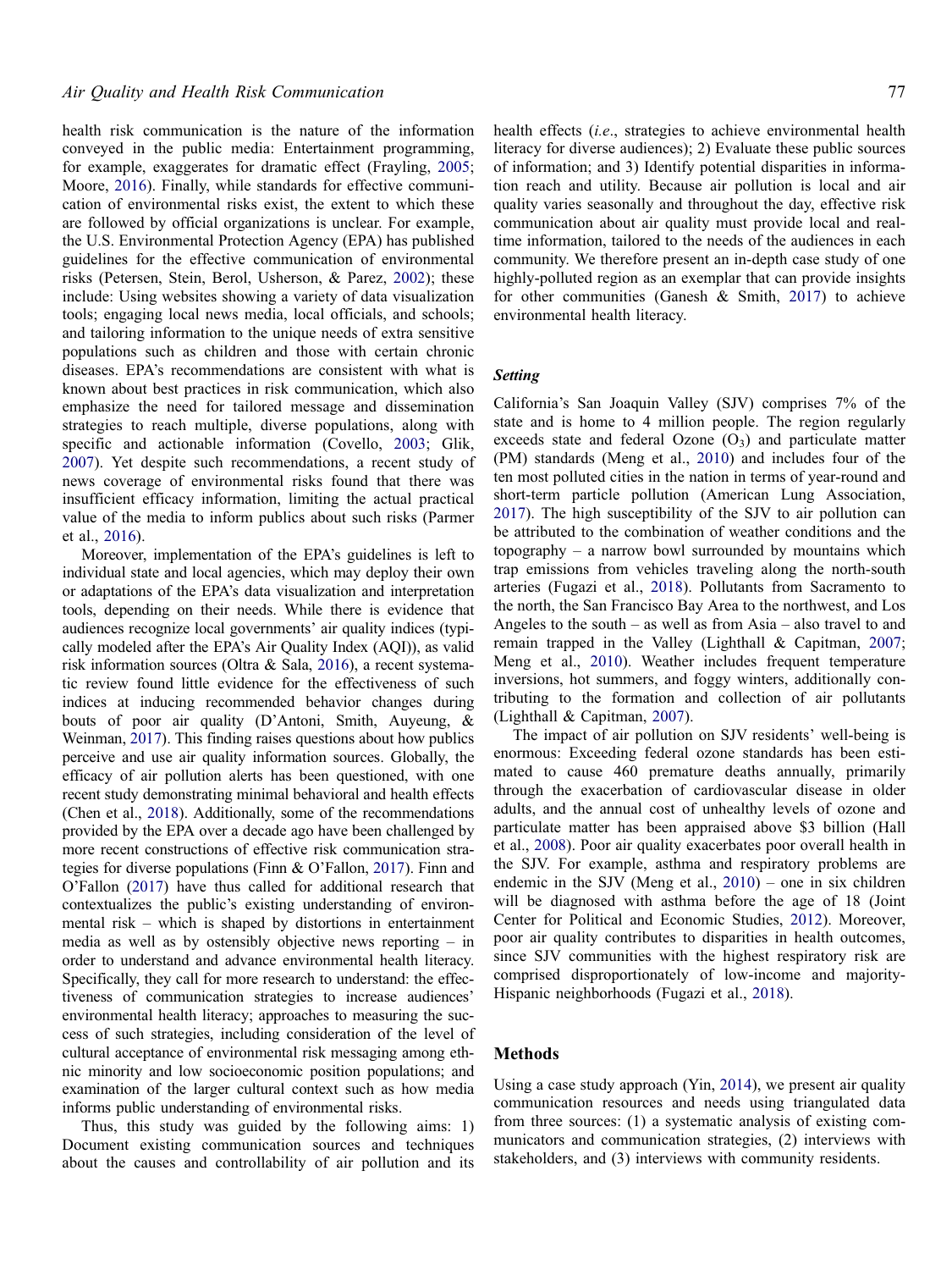## Regional Air Quality Communication Inventory and Assessment

We first conducted a census of air quality communications, entities who have responsibility or interest in communicating about air quality and health, and experts in air quality assessment and control. We identified organizations that communicate about air quality in the region, starting with an online search for "Air Quality" and "San Joaquin Valley". We explored the resultant governmental and non-profit agencies' websites for organizational structure and key stakeholders to discover additional organizations of interest. This process was executed until saturation was achieved and no new organizations were identified (Yin, [2014](#page-9-9)).

We then evaluated the content and reach of existing communication strategies by recording the following notes for each organization: source of air quality data, target audience, communication tools, and methods of communication dissemination ([Table 1](#page-2-0)).

## Expert Stakeholder Interviews

The interview guide was designed to compare experts' awareness and opinions of air pollution information sources with those of community members. We identified regional experts using a snowball sampling approach (Yin, [2014](#page-9-9)), beginning with a core of university-affiliated experts. Each interview ended with a referral for other potential informants. This sample was augmented through direct outreach to experts in non-profit organizations and in local, county and state-level government. Saturation was achieved after 10 interviews with air quality experts representing academia, the local air pollution regulatory body, the enforcement arm of the regulatory agency, community health care, and advocacy.

## Community Resident Interviews

<span id="page-4-8"></span><span id="page-4-6"></span><span id="page-4-3"></span>Following the first round of expert interviews, we developed an interview guide to assess residents' perceptions of air pollution and associated health risks. Additionally, we sought insights about the reach and utility of public sources of air quality and health information. We interviewed mothers of school-aged children for practical and theoretical reasons. Since children are particularly susceptible to adverse health effects of air pollution, some local communication strategies target schools (Shendell et al., [2007\)](#page-9-10). We conceptualized the existing air quality information environment as broadly as possible and as such wanted to ensure that the people we spoke with had the possibility of being exposed to as many different existing air quality communication strategies as possible. From a theoretical perspective, motivated audiences are likely to be aware of and to use health information sources (Grasso & Bell, [2015](#page-8-20); Ramírez et al., [2013](#page-9-11)). Mothers are highly motivated to search for health information on behalf of their children, and therefore likely to be aware of information resources pertaining to children's health. We conducted 26 semi-structured interviews (mean age 39.6  $\pm$  8.4; 61.5% Latina) in English (n = 10) and Spanish ( $n = 16$ ). Participants were recruited from community sites in Central California using a purposive sampling approach (Yin, [2014\)](#page-9-9) to identify mothers with at least one child aged 5 and under. Saturation was achieved after 24 interviews.

Participants provided oral consent following an explanation of the study's purpose, risks, and benefits. The University of California, Merced Institutional Review Board approved this study. Interviews were audio recorded, professionally transcribed, and double-coded for key themes developed through an iterative inductive and deductive process (Neuendorf, [2002](#page-9-12)), and analyzed using NVIVO (Bazeley & Jackson, [2013](#page-8-21)).

## <span id="page-4-5"></span><span id="page-4-1"></span>**Results**

Results are based on an integrative analytic approach (Yin, [2014](#page-9-9)). We begin with a description of the communication landscape and then discuss results thematically, weaving in evidence from different methods.

## The Air Quality Communication Landscape

<span id="page-4-9"></span>Across the US, the primary tool for communicating the health risks of air pollution is the EPA's Air Quality Index (AQI). The AQI is based on the National Ambient Air Quality Standards for pollutants considered to be harmful to health and the environment (Air Quality Index (AQI), [2014;](#page-8-22) U.S. EPA, [2007](#page-9-13)). Raw measurements of each of the five pollutants monitored under Clean Air Act requirements are converted into a separate value; the highest is reported as the AQI value for the day. A sixcategory numeric scale, often color coded, indicates increasing levels of health concern (Air Quality Index (AQI), [2014](#page-8-22); Cairncross, John, & Zunckel, [2007\)](#page-8-23).

<span id="page-4-2"></span><span id="page-4-0"></span>The California Air Resources Board (CARB) oversees local air pollution control districts across the state, using funds from state and federal grants, motor vehicle fees, and permit fees, to regulate the air quality in each district by implementing control measures to meet federal requirements. The SJV frequently fails to meet some of the Clean Air Act standards and the local pollution control district was in the news throughout 2016–17 for advocating for a relaxation of the standards to the Trump administration (Klein, [2016\)](#page-8-24). Thus, advocacy communication was in the opposite direction of what might be expected to improve health.

<span id="page-4-4"></span>According to our analyses of publicly-available documents and interviews with employees, communication with the public is not a primary responsibility of the Valley Air District. However, an important dimension of their outreach involves communication programs that are intended to reach specific audiences, including schoolchildren, parents, businesses, and adult community members.

<span id="page-4-7"></span>The signature program is the Real-Time Air Advisory Network (RAAN), developed through a partnership between the SJVACD, UCSF-Fresno, and the American Lung Association of Central California. RAAN was the first in the U.S. to provide automated notification of poor local air quality (Valley Air District, [2014\)](#page-9-14). Monitors in designated zones record information about air quality hourly, and send as a text-message or email to registered residents Whereas RAAN reports hourly information, the AQI reports a single daily forecast. The reason for reporting "real-time" data is that fluctuations in air pollution throughout the day vary greatly from the AQI predicted forecast. These ongoing measures are supposed to help residents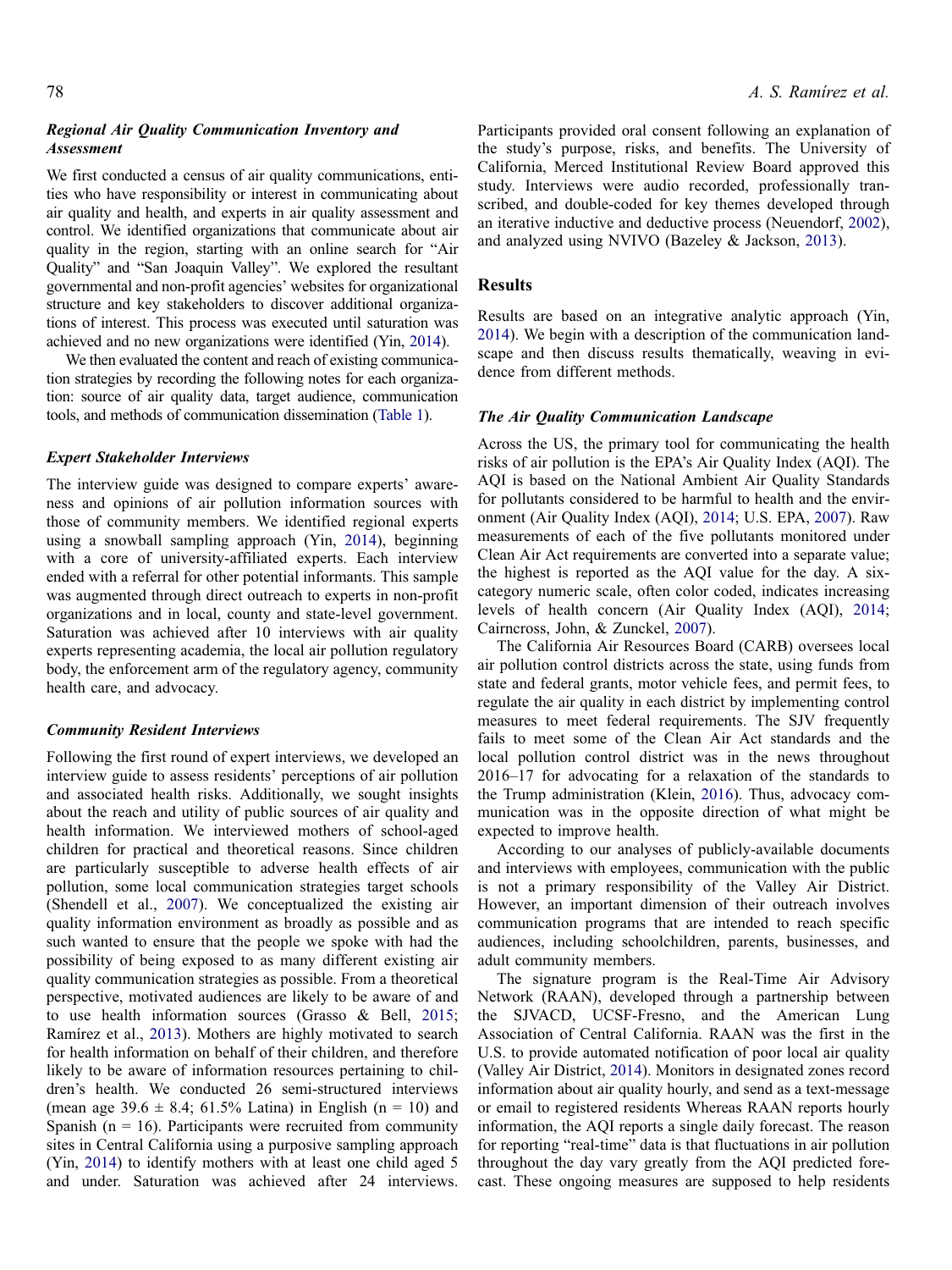(especially school children, or teachers on behalf of children) decide when it is safe<sup>[1](#page-5-0)</sup> to go outdoors. But it is unclear whether these programs are really helping people (Cisneros et al., [2017](#page-8-8)).

<span id="page-5-3"></span>Accompanying RAAN is ROAR (Real-Time Outdoor Activity Risk), designed to ensure that children and school officials are mindful of outdoor playtime when air quality was poor, since outdoor physical activity increases exposure to air pollution, especially if respiratory rate is elevated (Sinharay et al., [2018](#page-9-15)). For each RAAN level, ROAR guidelines recommend a specific "safe" duration of exercise and indicate when sensitive individuals should avoid outdoor play when participating in recess, physical education, athletic practice and training, and scheduled sporting events. It is worth noting that the trade-offs between the benefits and costs of vigorous physical activity in highly polluted areas is still being resolved (Thurston & Newman, [2018\)](#page-9-16).

<span id="page-5-4"></span>Another outreach program was the Spare the Air campaign, which ran during the summers of 1994 through 2008. Official "Spare the Air Days" were determined when air quality was predicted to be unhealthy or unhealthy for sensitive groups in adjacent counties. On "Spare the Air Days," residents were advised to stay indoors during peak ozone times between 3 pm and 7 pm, and encouraged to postpone emission-causing activities in favor of alternatives such as: ride-sharing, taking public transportation, walking or biking, linking trips, using electric briquette igniters instead of fluid, and using waterbased paints and solvents instead of oil-based products. A 2005 evaluation (Lighthall & Capitman, [2007](#page-8-18)) of the campaign found disappointing effects: Only 17% of participants were aware that the day of the survey was a Spare the Air Day and only 5% of drivers reported having reduced at least one trip in response to the Spare the Air program. Results also revealed that residents were generally aware of air pollution, but less aware of why it existed and how they could become involved in the solution.

<span id="page-5-1"></span>In contrast with the low levels of awareness and behavior change resulting from the Spare the Air campaign in the SJV, a virtually identical campaign in the San Francisco Bay Area has been credited with shifting transportation choices from driving individual cars to the use of public transportation (Cutter & Neidell, [2009](#page-8-25)). The differential effectiveness of the same campaign may be explained by contextual differences: The Bay Area has a well-developed alternative transportation infrastructure, as well as an environmentally-aware population with high incomes and education levels compared with the SJV, where the high-poverty population has few options for alternative transportation or the ability to curtail activities – for example, farmworkers are unable to avoid being outdoors (U.S. Census Bureau, [2017](#page-9-17)). Additionally, since the SJV has some of the worst air pollution in the country, the number of alerts that were delivered due to frequent poor-air quality days in the SJV was much higher than the Bay Area. Thus, information overload may have created message fatigue among residents, who have fewer resources and alternatives to draw on, perhaps weakening the program's messages (Graff Zivin & Neidell, [2009](#page-8-26)).

<span id="page-5-2"></span>The 2005 survey findings, along with input from a task force created to improve SJV air quality levels before the 2024 federal deadline, inspired the launch of Healthy Air Living, an aggressive media messaging and community involvement program. The multi-faceted, bilingual (English and Spanish) campaign encourages individuals and organizations in the SJV to make a single change daily to improve air quality. The accompanying Healthy Air Living Schools Program uses schools as communication channels to reach parents, caregivers, teachers, and staff. When schools sign up for Healthy Air Living, they also get the No Idling Campaign, which has a specific behavioral focus: For parents and caregivers to turn off their vehicles while dropping off and picking up their children. The Healthy Air Living campaign uses a variety of channels, including a website with games, curricula, and activities for children [\(www.healthyairliving.org\)](http://www.healthyairliving.org), television and internet radio commercials, and small media print materials such as posters and brochures (available in Spanish and English) to promote RAAN and increase awareness of air quality.

The final component of the Healthy Air Living campaign is the "Air Alert" notification, disseminated though television, radio, print, and media outlets across the 8 counties in the Valley when increasing ozone layers threaten to exceed 1-hour federal health standards. An "Air Alert" could last between several hours to several days. This system remains in use in 2018.

An accompanying winter air program, "Check Before you Burn," which begins annually on November 1 and features daily wood-burning forecasts on the SJVAPCD's website, still exists. The wood-burning status is available on the SJVAPCD's website, via a daily email for registrants, and through a toll-free phone number. Wood-burning rules also are usually reported along with the weather updates on television and radio news.

In addition to the Valley-specific resources, SJV residences may receive air quality information from statewide communication campaigns organized by the CARB. These include a website (ww2.arb.ca.gov) and web-based educational outreach program (*The Know Zone*) with resources about air quality and air pollution prevention specifically created for children, students, and teachers.

### Information Sources

Expert stakeholders were familiar with the air quality communication landscape and distinguished between two types of sources: expert information sources (those used by experts like themselves) and public information sources (those used by the general population). The expert sources were those that provided direct measurement of air quality sensor data, such as the EPA and local air quality board websites, email alerts and mobile phone apps produced by the same organizations. In contrast, public information sources were defined as those that reported on air quality data procured from the expert sources:

<span id="page-5-5"></span><span id="page-5-0"></span><sup>&</sup>lt;sup>1</sup>The term "safe" is used here and in the following paragraph in recognition of how it is used in public communications. However, since there is no threshold for acceptable exposure to air pollution, the determination of what is a "safe" level is a matter of judgment about what is acceptable risk rather than a statement of absolute certainty. This matter gets to the core of challenges in communicating about environmental health risks. We thank an anonymous reviewer for pointing this out.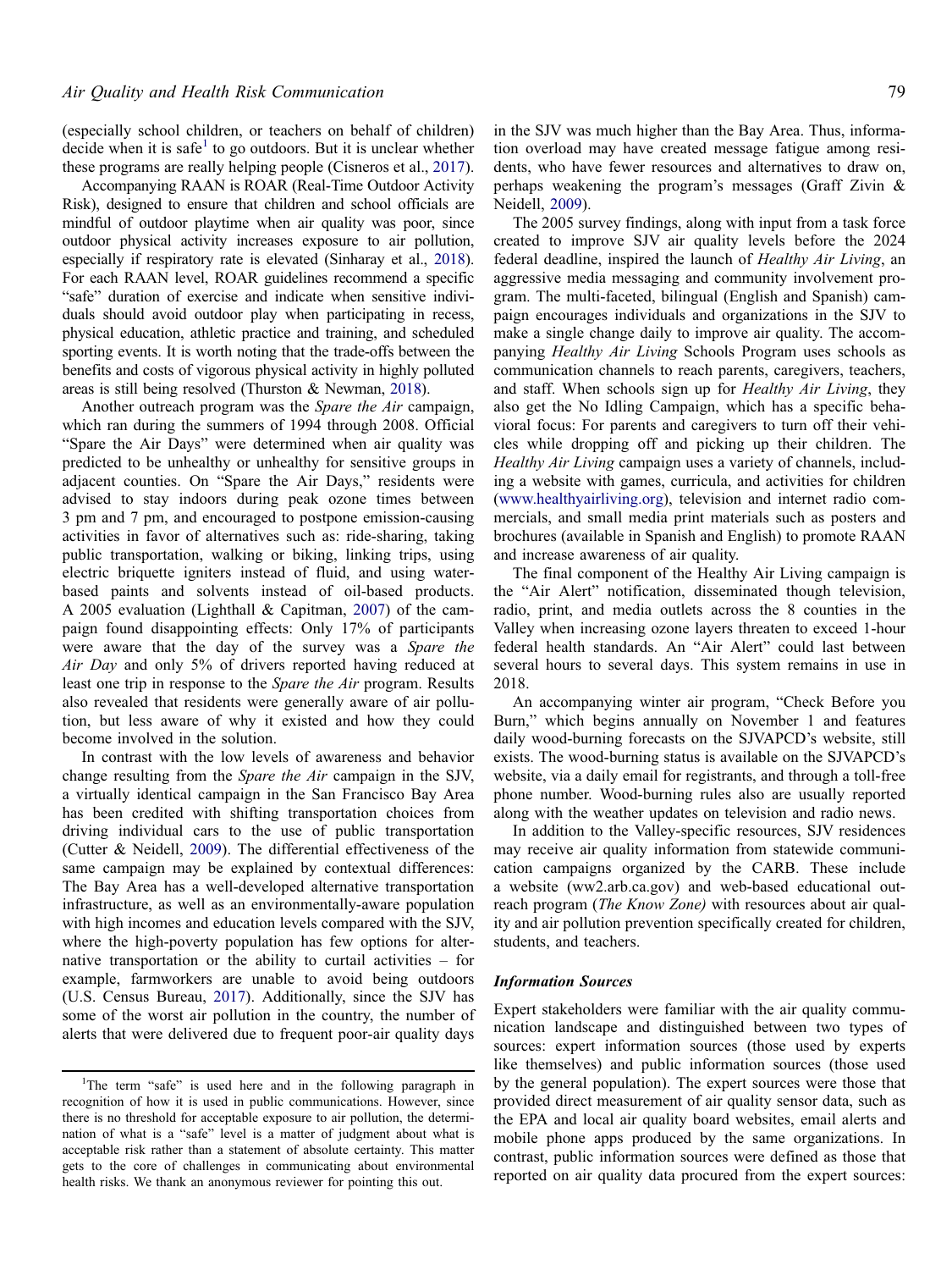Television, radio, and print news coverage of daily air quality forecasts. Experts perceived the public sources as "watered down" and lacking the detail that they would prefer. Although we interviewed experts for their particular area of expertise, because they are also residents of the region and at risk of negative health effects, they were doubly motivated to obtain high-quality, local, relevant air quality information and to critique the information available.

There was a disconnect between the intended audiences for air quality information sources and the perception of intended audiences, and this was reflected in the actual use of the information sources by different audiences. Experts did not think the "expert" sources were used by lay publics, even though these are the sources intended for the public, according to the agencies that produce those information sources. Consistent with expert perceptions, residents were generally unaware of all sources.

Neither residents nor expert stakeholders were able to name organizations responsible for communicating air quality information in the region. When asked who they thought was responsible for communicating air quality information, most replied that they did not know, or that "the government" was responsible.

## Information Quality

Participants expressed widespread dissatisfaction with the quality of information available about local air pollution and health risks. Experts noted that all sources lacked messaging that made explicit the link between air quality and health. Communication of air quality was perceived as limited to reports of the quality of the air, not health implications. Although many of the communication sources make some declaration of health risks – for example, "the air is considered unhealthy for sensitive groups" is standard language in radio news broadcasts of air quality – these are perceived as insufficiently informative. Residents and expert stakeholders alike indicated a desire for specific information about acute health risks of daily air quality. Experts also noted a desire for communication about long-term health risks associated with chronic exposure to certain pollutants.

<span id="page-6-2"></span>Another frequently mentioned limitation of existing communication efforts was the omission of efficacy information. This is consistent with a prior content analysis of regional newspapers, which similarly found that health-related news articles failed to include efficacy messages (Ramírez, Estrada, & Ruiz, [2017\)](#page-9-18), as well as well as with a content analysis of national news reports about environmental health risks (Parmer et al., [2016\)](#page-9-6). In the present study, informants described feeling overwhelmed and powerless in the face of risk information without corresponding suggestions for strategies to mitigate health risks such as protective health behaviors.

Expert informants also criticized existing air quality information sources as insufficiently translating science for general publics. As one expert noted, "They send out what the AQI is, but it doesn't specifically say what it means – they expect people to comprehend it themselves and draw conclusions from A to B." Current air pollution risk communication relies heavily on the concentration of air pollutants. However, experts perceived this information to be hard to understand and

identified a need for better translation of the science to the general public. This is particularly necessary in light of the confusion engendered by differences in personal observations compared with objective measurement of air quality and compounded by a lack of understanding of the air pollution mechanisms that produce negative health effects. As one resident described: "Well, when you're looking at multiple sources, you've got different people and [organizations] telling you different things. Just recently, actually, it felt like a good day. It felt clean, and I've got friends saying, "Oh, there's smoke in the air." We've got the, you know, Valley org saying that it's fine. And it changes throughout the day. Yeah, it can be confusing, for sure." This description is representative of how onethird of resident informants described the challenge of managing multiple, contradictory information sources.

Another challenge highlighted in this quote is the role of sensory stimulation (Johnson, [2012\)](#page-8-7) – the personal, objective assessment of the quality of the air. When discussing causes of air pollution, almost half of the causes brought up by participants consisted of fires or burning, even though fires and burning contribute relatively little to the adverse air quality in the SJV (Cisneros & Schweizer, [2018](#page-8-10); Hall et al., [2008](#page-8-2)). Similarly, residents – but not experts – confounded high-pollen days, which are bad for allergies but do not contribute to long-term negative health outcomes, with "bad air days" as measured by environmental pollutants.

## Information Reach

Consensus emerged between experts and residents that critical information was not reaching the most vulnerable populations. Awareness of two major regional air quality strategies was low among residents: Only a couple were aware of the Real-Time Air Advisory Network (RAAN) – which is available via phone and internet only. Just over half of the resident informants were aware of the school flag program. Furthermore, only a quarter actively looked at the school flag program, and just two reported having used RAAN.

Access to technology was the most significant barrier to information reach: The two major formal communication tools (RAAN/ROAR and AQI forecasts) – those relied upon by expert informants – are web- and mobile phone-based. The SJV comprises vulnerable populations that rely on traditional media sources such as television and radio for health information and are unlikely to use the internet and mobile phone apps for health (Gonzalez, Sanders-Jackson, & Emory, [2016;](#page-8-27) Lopez, Gonzalez-Barrera, & Patten, [2013;](#page-8-28) Powe, [2015\)](#page-9-19).

<span id="page-6-1"></span><span id="page-6-0"></span>Language was the other major technical barrier to information reach. The majority of air quality communication sources are available only in English; some are available also in Spanish, but none are available in the other widely spoken languages in the SJV, including Hmong or indigenous Mexican languages.

## Who are the Right Target Audiences and What Do They Need to Know

Beyond the technical challenges in reaching vulnerable populations, information reach was perceived as inadequate due to ambiguity in understanding of the appropriate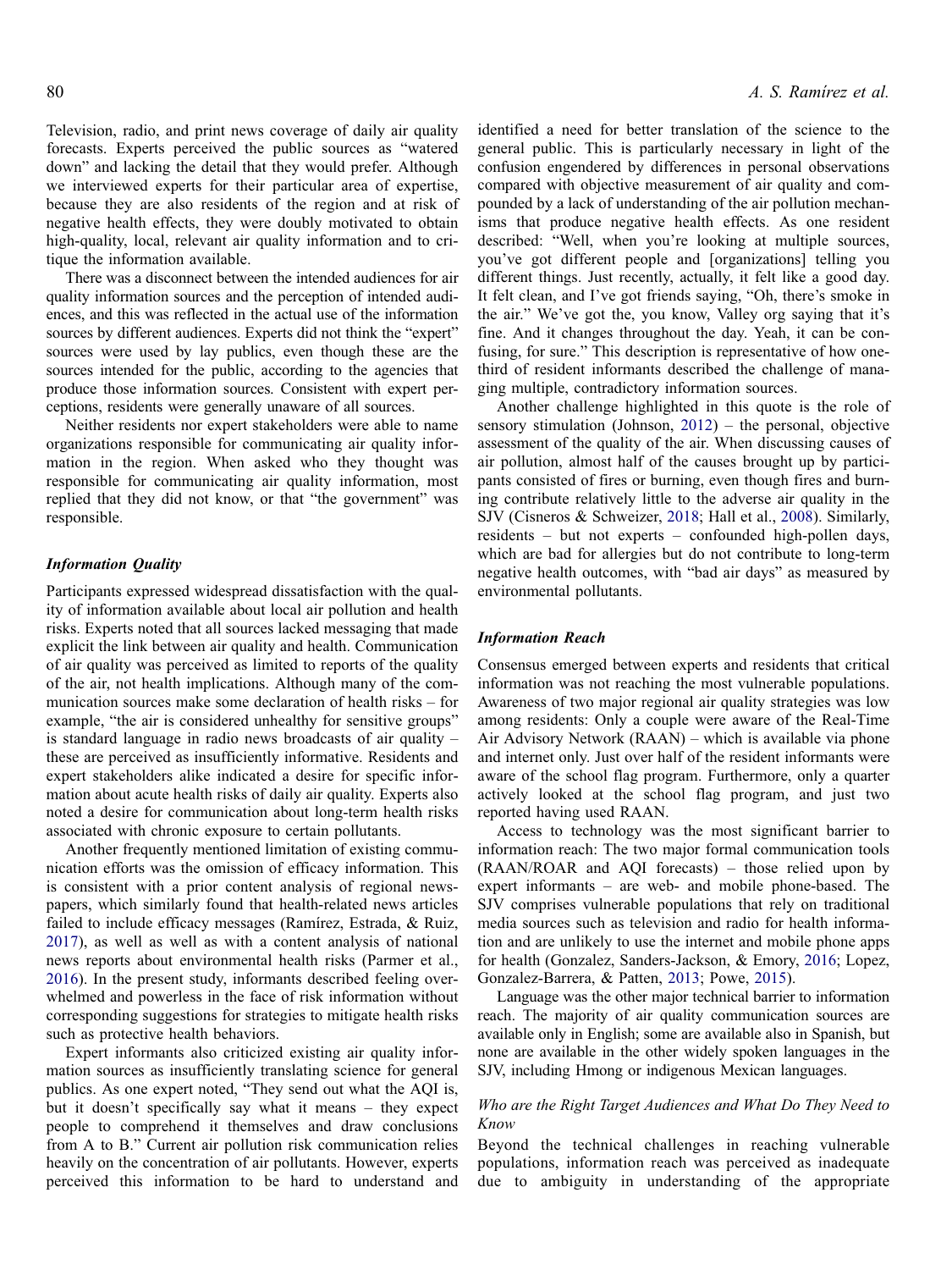audiences for air quality information sources. For example, when asked who should be the target audience of communication efforts to reduce the adverse health effects of air pollution, the majority of experts mentioned kids and caregivers, consistent with current efforts that focus on these risk groups. Several experts mentioned that current risk communication effectively targets schools. Additional risk groups mentioned were individuals with respiratory problems, elderly, and people working outside. However, some experts also indicated that current communication efforts focus too much on people with respiratory problems. They argued that a focus on people with respiratory problems makes it too easy to ignore the risks to the general public, particularly of long-term, chronic exposures on cardiovascular disease and cancer. As such, they argued for a strategic reevaluation of "vulnerable groups" to include everyone in the region.

Despite demonstrating a strong understanding of the systemic factors that contributed to poor air quality in the region, neither residents nor experts described systems-level information needs or change-making audiences (i.e., policymakers). Instead, both groups' construction of communication needs pertaining to air quality and health risks focused on individuallevel risk mitigation strategies, even though these are difficult to enact for many vulnerable groups and do not address the underlying causes of poor air quality. This is consistent with studies in other health contexts: Even when structural factors are recognized as barriers to good health, it is easier to frame responses in terms of individual behavior changes (Lundell, Niederdeppe, & Clarke, [2013](#page-8-29)).

## <span id="page-7-1"></span>Discussion

In this case study, we found that despite published guidelines for conveying environmental health risks, air quality communication is lacking yet critically needed in one of the nation's most polluted and vulnerable regions. Results indicate that communication of air quality is disconnected from the public, focuses on individual-level behaviors that do little to reduce air pollution levels, yet is hard to understand and lacks actionable steps individuals can take to mitigate their risk. Thus, despite privileging an approach to achieving functional environmental health literacy over interactive or critical environmental health literacy, the execution failures suggest none of those objectives are currently met.

Specific opportunities to improve air quality communication include improved translation of the science of air quality. For example, while current reports include the levels of specific pollutants or oversimplification that "air quality is poor," residents and experts in this community prefer non-technical explanations of poor air quality. This could include addressing specific negative outcomes *(i.e., acute symptoms or increased* risk of specific diseases associated with chronic exposure to poor air quality) as well as specific measures that may protect against these outcomes, at multiple levels, including individual behavior change and advocacy. This latter point is critical, since recommendations from stakeholders and residents alike focused on individual risk mitigation behaviors, but ignored the structural factors that create the health hazards.

These results also support an argument recently articulated about the ways in which communication inequality contributes to health disparities; in this case, the lack of efficacy tools amid confusing information, resulting simultaneously in perceptions of insufficient information and confusion, may exacerbate health disparities (Ramirez & Arellano Carmona, [2018](#page-9-20)). Further, consistent with a contemporary environmental health literacy approach (Finn & O'Fallon, [2018\)](#page-8-30), messages should aim to engage the public as part of the solution.

<span id="page-7-2"></span><span id="page-7-0"></span>There is an equally strong need to disseminate this information appropriately and effectively across culturally and linguistically diverse communities and particularly among low-literacy populations.

## Limitations and Strengths

Results should be interpreted in light of methodological limitations. The use of three distinct original data sources and methods, and analytic approach integrating results from the distinct data sources, aimed to address the limitations inherent in small sample sizes, but nonetheless we do not claim to have conducted a representative survey of either experts or residents. Specifically, our sample of community residents left out speakers of languages commonly spoken in the region, including Hmong and indigenous Mexican languages, who may have additional concerns about air quality risks and communication.

Despite the limitations, our approach provides advantages over single-method studies. Specifically, the case study approach provided an in-depth examination of how communication is used to disseminate risk information in a particularly vulnerable region, and allowed for triangulation of evidence across data sources.

### Conclusions

Communication about air quality has the potential to reduce the adverse effects of air pollution through generating awareness and catalyzing public opinion in support of policies for air pollution reduction and through education for individual risk mitigation behaviors; all are components of environmental health literacy. Understanding the extent to which existing communication strategies are aligned with those objectives can inform future efforts to improve population health associated with poor air quality. This study demonstrates the need for improved communication about air quality and health risks at multiple levels to achieve environmental health literacy.

## Acknowledgments

The authors wish to acknowledge Shawn Newsam, Stergios Roussos, Dan Hirleman, and the expert stakeholders and community participants who graciously shared their time and expertise with us. This study was supported by the United States Agency for International Development through a pilot award from the Development Innovations Lab at the University of California, Berkeley. ASR was supported by the NCI under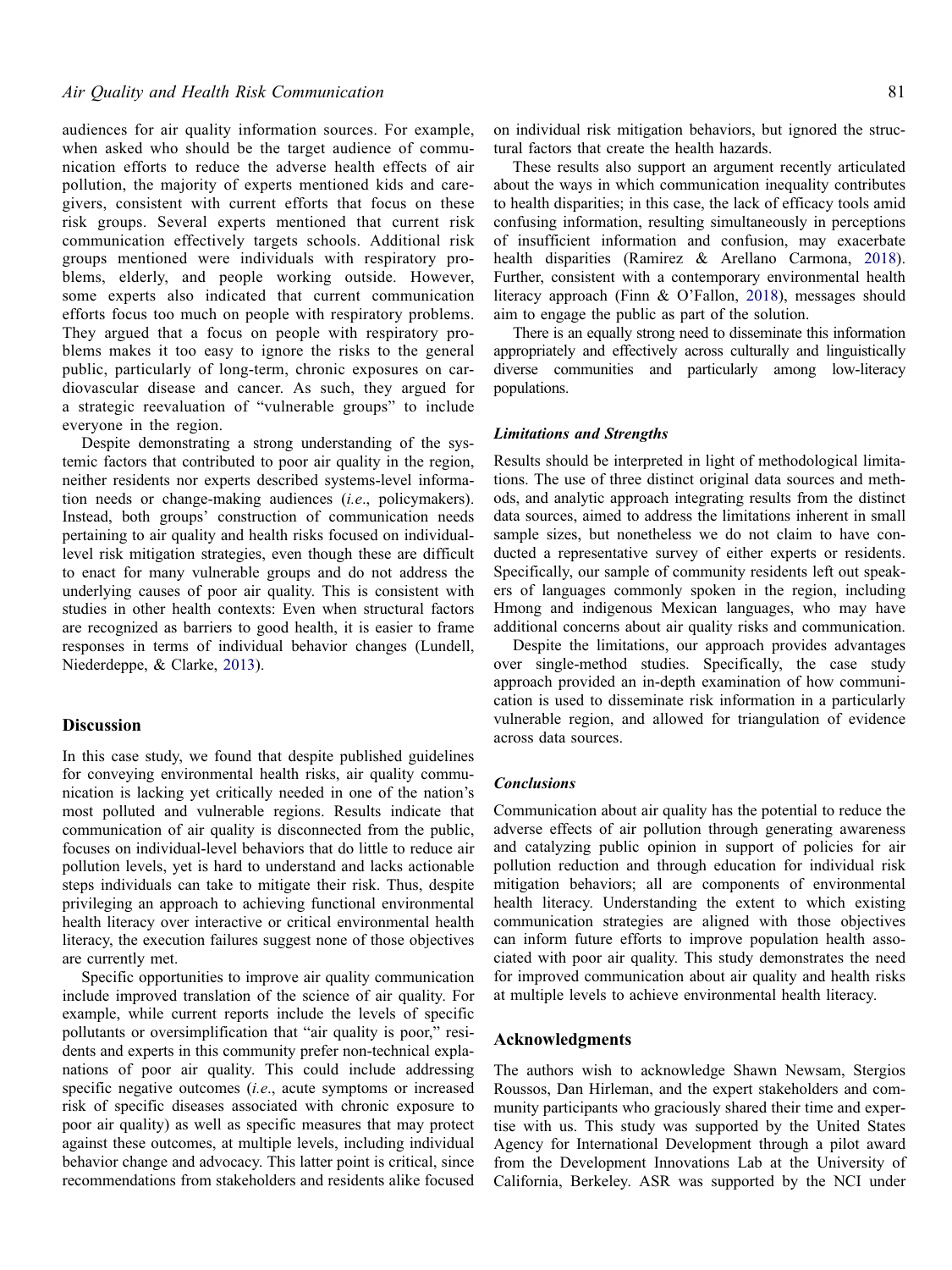award No. K01CA190659. Content is solely the responsibility of the authors. The authors declare no competing financial interests.

## Funding

This work was supported by the National Cancer Institute [K01CA190659];United States Agency for International Development [None];

## ORCID

A Susana Ramírez **b** http://orcid.org/0000-0002-9095-5358

## References

- <span id="page-8-22"></span>Air Quality Index (AQI), Air Quality Index (AQI) - A Guide to Air Quality and Your Health ([2014\)](#page-4-0).
- <span id="page-8-16"></span>American Lung Association. ([2017\)](#page-3-0). State of the air 2017. Chicago, IL. Retrieved from [http://www.lung.org/assets/documents/healthy-air/state](http://www.lung.org/assets/documents/healthy-air/state-of-the-air/state-of-the-air-2017.pdf)[of-the-air/state-of-the-air-2017.pdf](http://www.lung.org/assets/documents/healthy-air/state-of-the-air/state-of-the-air-2017.pdf)
- <span id="page-8-21"></span>Bazeley, P., & Jackson, K. [\(2013](#page-4-1)). Qualitative data analysis with NVivo (Vol. 2nd). Thousand Oaks, CA: SAGE. doi[:10.1080/](http://dx.doi.org/10.1080/14780887.2014.992750) [14780887.2014.992750](http://dx.doi.org/10.1080/14780887.2014.992750)
- <span id="page-8-23"></span>Cairncross, E. K., John, J., & Zunckel, M. [\(2007](#page-4-2)). A novel air pollution index based on the relative risk of daily mortality associated with short-term exposure to common air pollutants. Atmospheric Environment, 41(38), 8442–8454. doi[:10.1016/j.atmosenv.2007.07.003](http://dx.doi.org/10.1016/j.atmosenv.2007.07.003)
- <span id="page-8-14"></span>Chen, H., Li, Q., Kaufman, J. S., Wang, J., Copes, R., Su, Y., & Benmarhnia, T. [\(2018](#page-3-1)). Effect of air quality alerts on human health: A regression discontinuity analysis in Toronto, Canada. The Lancet Planetary Health, 2(1), e2–e3. doi:[10.1016/S2542-5196\(17\)30185-7](http://dx.doi.org/10.1016/S2542-5196(17)30185-7)
- <span id="page-8-8"></span>Cisneros, R., Brown, P., Cameron, L., Gaab, E., Gonzalez, M., Ramondt, S., … Schweizer, D. ([2017\)](#page-1-0). Understanding public views about air quality and air pollution sources in the San Joaquin Valley, California. Journal of Environmental and Public Health, 2017, 1–7. doi[:10.1155/2017/4535142](http://dx.doi.org/10.1155/2017/4535142)
- <span id="page-8-10"></span>Cisneros, R., & Schweizer, D. W. [\(2018](#page-1-1)). The efficacy of news releases, news reports, and public nuisance complaints for determining smoke impacts to air quality from wildland fire. Air Quality, Atmosphere and Health, 11(4), 423–429. doi:[10.1007/s11869-018-0545-9](http://dx.doi.org/10.1007/s11869-018-0545-9)
- <span id="page-8-12"></span>Covello, V. T. ([2003\)](#page-3-2). Best practices in public health risk and crisis communication. Journal of Health Communication, 8(sup1), 5–8. doi[:10.1080/713851971](http://dx.doi.org/10.1080/713851971)
- <span id="page-8-25"></span>Cutter, W. B., & Neidell, M. ([2009\)](#page-5-1). Voluntary information programs and environmental regulation: Evidence from 'Spare the Air'. Journal of Environmental Economics and Management, 58(3), 253–265. doi[:10.1016/J.JEEM.2009.03.003](http://dx.doi.org/10.1016/J.JEEM.2009.03.003)
- <span id="page-8-13"></span>D'Antoni, D., Smith, L., Auyeung, V., & Weinman, J. ([2017,](#page-3-3) December 22). Psychosocial and demographic predictors of adherence and non-adherence to health advice accompanying air quality warning systems: A systematic review. Environmental Health: A Global Access Science Source, 16, BioMed Central. doi[:10.1186/s12940-017-](http://dx.doi.org/10.1186/s12940-017-0307-4) [0307-4](http://dx.doi.org/10.1186/s12940-017-0307-4)
- <span id="page-8-9"></span>Feinberg, I., Frijters, J., Johnson-Lawrence, V., Greenberg, D., Nightingale, E., & Moodie, C. [\(2016](#page-1-0)). Examining associations between health information seeking behavior and adult education status in the U.S.: An analysis of the 2012 PIAAC data. PloS one, 11(2), e0148751. doi[:10.1371/journal.pone.0148751](http://dx.doi.org/10.1371/journal.pone.0148751)
- <span id="page-8-4"></span>Finn, S., & O'Fallon, L. [\(2017](#page-1-2), June 30). The emergence of environmental health literacy—From its roots to its future potential. Environmental Health Perspectives, 125, 495–501. doi[:10.1289/ehp.1409337](http://dx.doi.org/10.1289/ehp.1409337)
- <span id="page-8-30"></span>Finn, S., & O'Fallon, L. (Eds.). ([2019\)](#page-7-0). Environmental Health Literacy. Springer International Publishing.
- <span id="page-8-11"></span>Frayling, C. [\(2005](#page-3-4)). Mad, bad, and dangerous? The scientist and the cinema. London, England: Reaktion.
- <span id="page-8-17"></span>Fugazi, C., Pareira, L., Mendes, B., Pedersen, C., Ayers, D., Reyes, M., … Capitman, J. ([2018\)](#page-3-5). 2017–18 San Joaquin Valley air pollution control district report to the community. Fresno. Retrieved from [http://www.](http://www.valleyair.org/General_info/pubdocs/2017-18-Annual-Report.PDF) [valleyair.org/General\\_info/pubdocs/2017-18-Annual-Report.PDF](http://www.valleyair.org/General_info/pubdocs/2017-18-Annual-Report.PDF)
- <span id="page-8-15"></span>Ganesh, C., & Smith, J. A. [\(2017](#page-3-6)). Climate change, public health, and policy: A California case study. American Journal of Public Health, e1–e6. doi[:10.2105/AJPH.2017.304047](http://dx.doi.org/10.2105/AJPH.2017.304047)
- <span id="page-8-3"></span>Glik, D. C. ([2007\)](#page-1-3). Risk communication for public health emergencies. Annu. Rev. Public Health, 28, 33–54. doi[:10.1146/annurev.](http://dx.doi.org/10.1146/annurev.publhealth.28.021406.144123) [publhealth.28.021406.144123](http://dx.doi.org/10.1146/annurev.publhealth.28.021406.144123)
- <span id="page-8-27"></span>Gonzalez, M., Sanders-Jackson, A., & Emory, J. ([2016](#page-6-0), July 4). Online health information-seeking behavior and confidence in filling out online forms among Latinos: A cross-sectional analysis of the California health interview survey, 2011–2012. Journal of Medical Internet Research, 18, e184. JMIR Publications Inc. doi[:10.2196/](http://dx.doi.org/10.2196/jmir.5065) [jmir.5065](http://dx.doi.org/10.2196/jmir.5065)
- <span id="page-8-26"></span>Graff Zivin, J., & Neidell, M. [\(2009](#page-5-2)). Days of haze: Environmental information disclosure and intertemporal avoidance behavior. Journal of Environmental Economics and Management, 58(2), 119–128. doi[:10.1016/j.jeem.2009.03.001](http://dx.doi.org/10.1016/j.jeem.2009.03.001)
- <span id="page-8-20"></span>Grasso, K. L., & Bell, R. A. ([2015\)](#page-4-3). Understanding health information seeking: A test of the risk perception attitude framework. Journal of Health Communication, 20(12), 1406–1414. doi[:10.1080/](http://dx.doi.org/10.1080/10810730.2015.1018634) [10810730.2015.1018634](http://dx.doi.org/10.1080/10810730.2015.1018634)
- <span id="page-8-5"></span>Gray, K. [\(2018](#page-1-2)). From content knowledge to community change: A review of representations of environmental health literacy. International Journal of Environmental Research and Public Health, 15(3), 466. doi[:10.3390/ijerph15030466](http://dx.doi.org/10.3390/ijerph15030466)
- <span id="page-8-6"></span>Guidotti, T. L. ([2013\)](#page-1-3). Communication models in environmental health. Journal of Health Communication, 18(10), 1166–1179. doi[:10.1080/](http://dx.doi.org/10.1080/10810730.2013.768725) [10810730.2013.768725](http://dx.doi.org/10.1080/10810730.2013.768725)
- <span id="page-8-2"></span>Hall, J. V., Brajer, V., & Lurmann, F. W. [\(2008](#page-1-4)). Measuring the gains from improved air quality in the San Joaquin Valley. Journal of Environmental Management, 88(4), 1003–1015. doi:[10.1016/j.](http://dx.doi.org/10.1016/j.jenvman.2007.05.002) [jenvman.2007.05.002](http://dx.doi.org/10.1016/j.jenvman.2007.05.002)
- <span id="page-8-7"></span>Johnson, B. B. [\(2012](#page-1-5)). Experience with urban air pollution in Paterson, New Jersey and implications for air pollution communication. Risk Analysis, 32(1), 39–53. doi[:10.1111/j.1539-6924.2011.01669.x](http://dx.doi.org/10.1111/j.1539-6924.2011.01669.x)
- <span id="page-8-19"></span>Joint Center for Political and Economic Studies. ([2012\)](#page-3-7). Place Matters for Health in the San Joaquin Valley: Ensuring Opportunities for Good Health for All. A report on Health Inequities in the San Joaquin Valley. Washington, D.C.: Joint Center for Political and Economic Studies.
- <span id="page-8-24"></span>Klein, K. [\(2016](#page-4-4), December 20). Valley Air District asks Trump Team for help with Clean Air Act. Valley Public Radio. Retrieved from [http://](http://kvpr.org/post/valley-air-district-asks-trump-team-help-clean-air-act) [kvpr.org/post/valley-air-district-asks-trump-team-help-clean-air-act](http://kvpr.org/post/valley-air-district-asks-trump-team-help-clean-air-act)
- <span id="page-8-0"></span>Landrigan, P. J., Fuller, R., Acosta, N. J. R., Adeyi, O., Arnold, R., Basu, N. N., … Zhong, M. ([2017\)](#page-1-6). The Lancet Commission on pollution and health. The Lancet. doi:[10.1016/S0140-6736\(17\)32345-0](http://dx.doi.org/10.1016/S0140-6736(17)32345-0)
- <span id="page-8-18"></span>Lighthall, D., & Capitman, J. A. [\(2007](#page-3-8)). The long road to clean air in the San Joaquin Valley: Facing the challenge of public engagement. Fresno, CA. Retrieved from [http://www.fresnostate.edu/chhs/cvhpi/](http://www.fresnostate.edu/chhs/cvhpi/documents/cvhpi-air-quality-report07.pdf) [documents/cvhpi-air-quality-report07.pdf](http://www.fresnostate.edu/chhs/cvhpi/documents/cvhpi-air-quality-report07.pdf)
- <span id="page-8-1"></span>Loomis, D., Grosse, Y., Lauby-Secretan, B., El Ghissassi, F., Bouvard, V., Benbrahim-Tallaa, L., … Straif, K. ([2013\)](#page-1-7). The carcinogenicity of outdoor air pollution. The Lancet Oncology, 14(13), 1262–1263. doi[:10.1016/S1470-2045\(13\)70487-X](http://dx.doi.org/10.1016/S1470-2045(13)70487-X)
- <span id="page-8-28"></span>Lopez, M. H., Gonzalez-Barrera, A., & Patten, E. [\(2013](#page-6-1)). Closing the digital divide: Latinos and technology adoption. Pew Hispanic Center. Washington, D.C. Retrieved from [http://www.pewhispanic.org/](http://www.pewhispanic.org/2013/03/07/closing-the-digital-divide-latinos-and-technology-adoption/) [2013/03/07/closing-the-digital-divide-latinos-and-technology-adoption/](http://www.pewhispanic.org/2013/03/07/closing-the-digital-divide-latinos-and-technology-adoption/)
- <span id="page-8-29"></span>Lundell, H., Niederdeppe, J., & Clarke, C. ([2013\)](#page-7-1). Public views about health causation, attributions of responsibility, and inequality. Journal of Health Communication, 18(9), 1116–1130. doi[:10.1080/](http://dx.doi.org/10.1080/10810730.2013.768724) [10810730.2013.768724](http://dx.doi.org/10.1080/10810730.2013.768724)